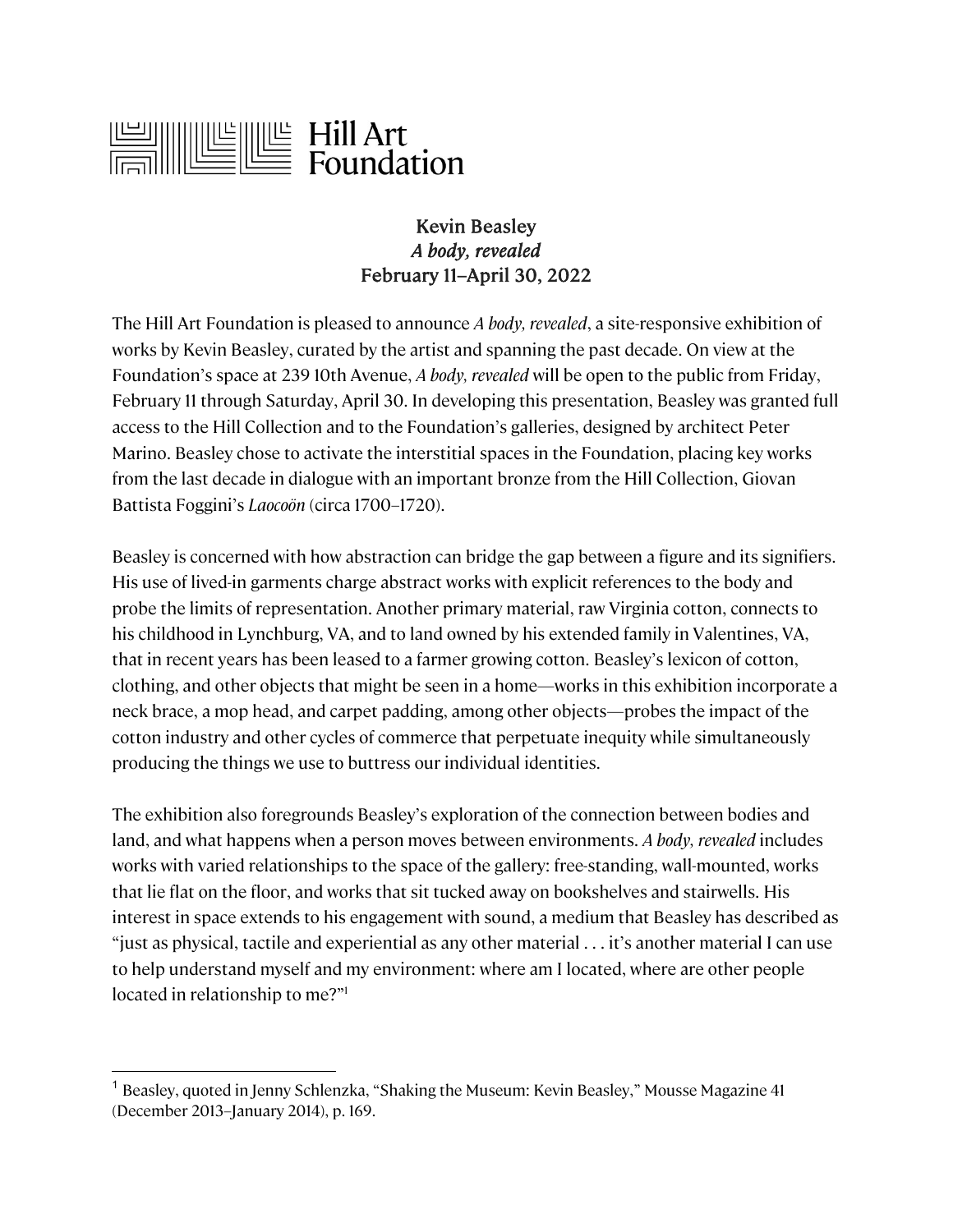The presentation includes two works from the Hill Collection, made at different points in the artist's career. *Slab (Site/Picked A Constellation)* was added to the collection in 2017, the year it was made. The work is an important early example of Beasley's "slabs," a term that the artist has used to describe his sculptural formations that reflect on ancient stone reliefs (specifically 9th c. BCE Assyrian reliefs that depict battle or courtly scenes and religious rituals in rich detail and highly schematic imagery). The interplay of du-rags and socks evokes floating bodies against a backdrop of colorful housedesses and kaftans. The bright colors and patterns of the dresses draw focus and upend the figure-ground dynamic, a term borrowed from Gestalt psychology to describe the eye's ability to perceive a figure as distinct from its background. For Beasley, exploring the figure-ground relationship is central to his larger preoccupation with how people are shaped by, and connected to, their environments.

*The Beginning of the End* (2021), a new acquisition to the Hill Collection, prominently features the image of a woven basket printed onto a grid of twelve t-shirts. The photograph was taken by Beasley in 2012 in Maplesville, AL, at the workshop where he purchased the cotton gin motor that became the focus of his 2018–19 Whitney Museum solo exhibition, *A view of a landscape*. The handmade basket was woven roughly sixty years ago by a farm laborer to aid in the collection of cotton. Now, it is framed in a field of recently harvested Virginia cotton and fossilized in resin. Images and material are interchangeable and reference the same origin. In this work, Beasley connects his own familial history with the complex, shared histories of the broader American experience as it relates to the production of cotton and black land ownership in the South.

The exhibition coincides with a groundswell of activity for Beasley. In February 2022 The Renaissance Society will publish *Kevin Beasley: A view of a landscape*, a monograph and double LP providing a comprehensive look at Beasley's work that innovatively places sound on equal footing with images and the written word. He was also recently included in Prospect New Orleans, a citywide contemporary art triennial, for which Beasley established a community garden and gathering place in the Lower Ninth Ward.

Kevin Beasley (b. 1985, Lynchburg, VA) lives and works in New York. His practice spans sculpture, photography, sound, and performance, while centering on materials of cultural and personal significance, from raw cotton harvested from his family's property in Virginia to sounds gathered using contact microphones. Beasley alters, casts, and molds these diverse materials to form a body of works that acknowledge the complex, shared histories of the broader American experience, steeped in generational memories. A selection of recent exhibitions and performances include Prospect.5, New Orleans (2021), in which Beasley realizes a multiyear sitespecific project in the Lower Ninth Ward; a series of outdoor performances for the Performa 2021 Biennial, New York; *The Dirty South: Contemporary Art, Material Culture, and the Sonic Impulse*, at Virginia Museum of Fine Arts (2021); *Grief and Grievance: Art and Mourning in America*